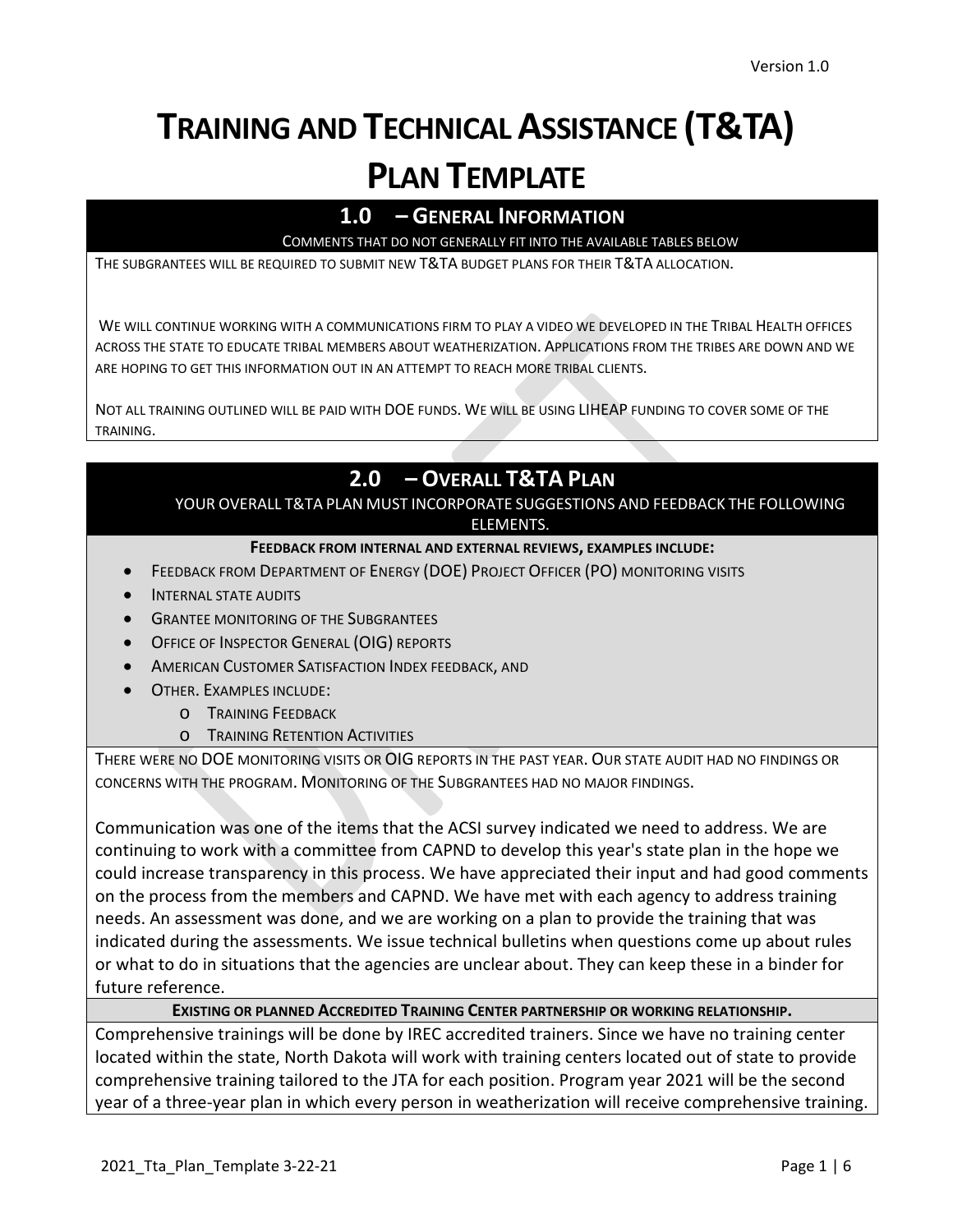This training can consist of traveling to the training center, having trainers come to North Dakota from the training centers and distance learning programs. We have utilized the Montana Weatherization Training Center, the Building Performance Center in Washington, the New York State Weatherization Directors Association Energy Efficiency Training Center, and the Santa Fe Weatherization Training Center. We will also be working with an accredited training center to develop a process for using the Badges Toolkit.

## **PREPARATIONS FOR FUTURE/UPCOMING PROGRAM REQUIREMENTS, EXAMPLES INCLUDE:**

- **UPDATED STANDARD WORK SPECIFICATIONS (SWS)**
- **MIGRATION TO ONLINE WEATHERIZATION ASSISTANT**
- **INCLUSION OF SPECIFIC LANGUAGE FROM WEATHERIZATION PROGRAM NOTICES (WPN)**

WE WILL BE DOING TRAINING WITH SUBGRANTEE STAFF ON THE NEW VERSION OF OUR SWS AND FIELD GUIDE

**WHAT PROTOCOLS ARE IN PLACE WHICH ENSURE UNTRAINED STAFF ARE NOT LEFT WITHOUT SUPERVISIONS DURING FIELD OPERATIONS?**

ONCE NEW EMPLOYEES HAVE COMPLETED THEIR PROBATIONARY PERIOD, THEY BEGIN TO RECEIVE TRAINING BEGINNING WITH OSHA, RRP, AND BASIC WEATHERIZATION TRAINING. THIS IS LOOKED AT DURING THE ADMINISTRATIVE MONITORING.

UNTIL THEY HAVE COMPLETED THEIR PROBATIONARY PERIOD THEY ARE NOT ALLOWED TO WORK UNLESS ACCOMPANIED BY A TRAINED SUPERVISOR.

**PARTNERSHIPS WITH THE STATEWIDE HOME PERFORMANCE INDUSTRY ON TRAINING ISSUES; IF APPLICABLE.**

WE WORK WITH THE ENVIRONMENTAL TRAINING CENTER AT THE UNIVERSITY OF NORTH DAKOTA TO PROVIDE OSHA AND RRP TRAINING.

**HOW DOES ANALYSIS CONDUCTED, AS DETAILED IN SECTION V.6 OF THE ANNUAL APPLICATION, INFLUENCE THE DEVELOPMENT OF T&TA ACTIVITIES AND PRIORITIES?**

WE USE THE MONITORING VISITS TO DETERMINE IF ANY SPECIFIC TRAINING IS NEEDED BASED ON WHAT WE SEE IN THE FIELD.

# **3.0 – WORKFORCE CREDENTIALS**

**DESCRIBE THE FOLLOWING ASPECTS OF YOUR T&TA PLAN RELATED TO WORKFORCE CREDENTIALS.**

**FEDERALLY REQUIRED CREDENTIALS. EXAMPLES INCLUDE:**

- **ENVIRONMENTAL PROTECTION AGENCY LEAD RENOVATION, REPAIR, AND PAINTING PROGRAM**
- **HOME ENERGY PROFESSIONALS QUALITY CONTROL INSPECTOR CERTIFICATION**

## LEAD/RRP

HEP QCI

**GRANTEE/STATE REQUIRED CREDENTIALS. EXAMPLES INCLUDE:**

- **BUILDING PERFORMANCE INSTITUTE BUILDING ANALYST**
- **GRANTEE-DEVELOPED CERTIFICATIONS**

#### OSHA 10

GRANTEE REQUIRES ENERGY AUDITORS TO TAKE THE STATE DEVELOPED ENERGY AUDITOR AND WXPRO TRAINING. THEY MUST PASS THE TEST GIVEN AT THE TRAINING.

**SUBGRANTEE/LOCAL REQUIRED CREDENTIALS. EXAMPLES INCLUDE:**

• **CONTRACTOR LICENSING**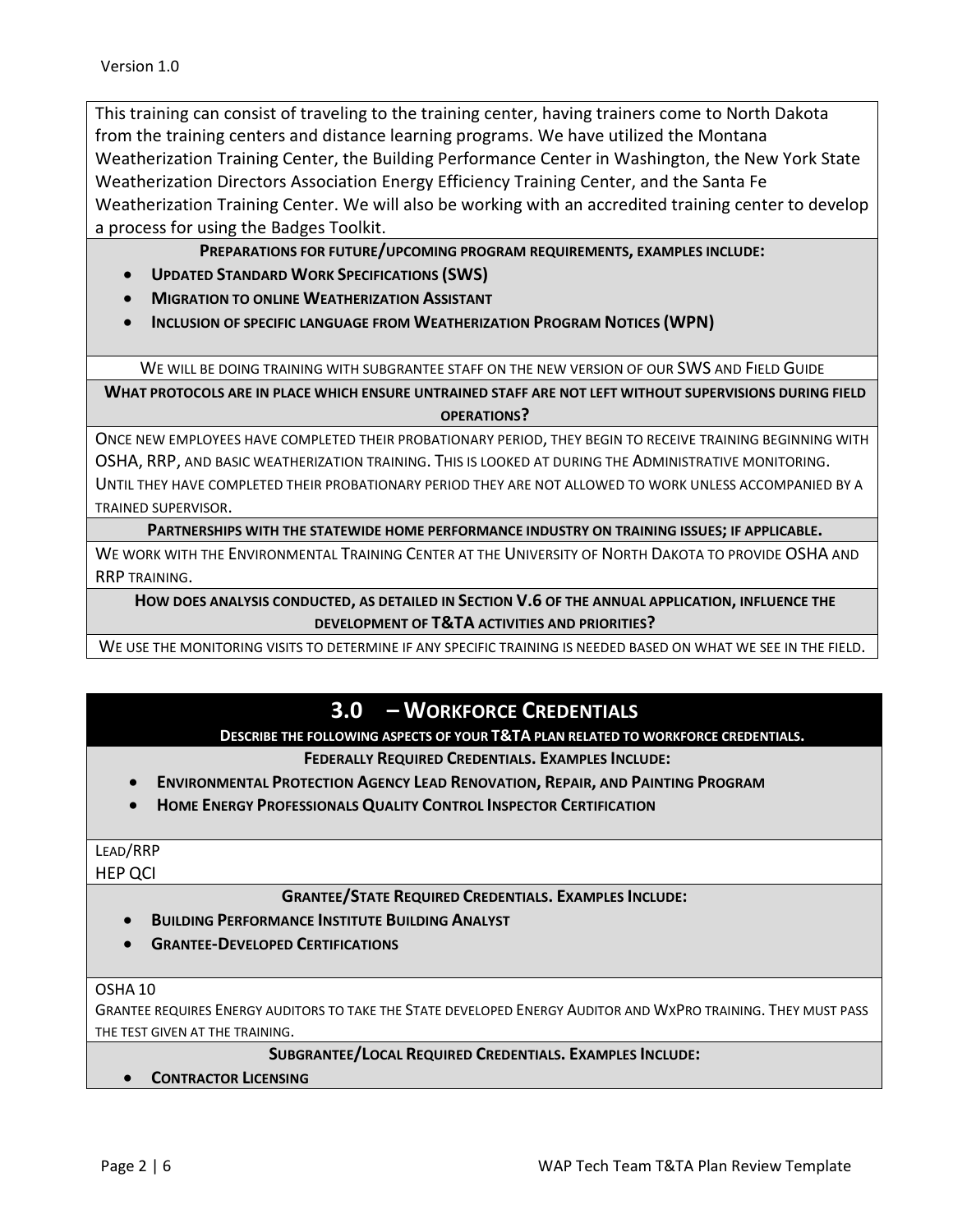COPIES OF CONTRACTORS LICENSES MUST BE ON FILE AT THE AGENCY AND ARE CHECKED DURING THE ADMINISTRATIVE MONITORING.

#### **INDUSTRY REQUIRED CREDENTIALS. EXAMPLES INCLUDE:**

- **EQUIPMENT/MATERIAL MANUFACTURE CERTIFICATION**
- **VENDOR CERTIFICATION**

**(E.G. EQUIPMENT/MATERIAL MANUFACTURE CERTIFICATION, VENDOR CERTIFICATION)**

NONE WE ARE AWARE OFF.

#### **PROCESS FOR MAINTAINING WORKFORCE CREDENTIALS**

AGENCIES ARE REQUIRED TO KEEP CERTIFICATIONS ON FILE AND ON THE T&TA SPREADSHEET. EMPLOYEES ARE NOTIFIED WELL IN ADVANCE OF RENEWAL DATES SO THEY MAY TAKE THE REQUIRED TRAINING AND TESTING REQUIRED. GRANTEE EMPLOYEES FOLLOW THE SAME PROCESS.

#### **HOW CREDENTIALS ARE TRACKED**

THE T&TA SPREADSHEET IS USED TO TRACK THE CREDENTIALS AND THIS IS CHECKED DURING THE ADMINISTRATIVE MONITORING.

## **4.0 – TRAINING**

GRANTEES HAVE TWO OPTIONS TO DESCRIBE THEIR TRAINING.

- A) USE THE EMBEDDED SPREADSHEET\* TO IDENTIFY AND DESCRIBE THE TRAINING SCHEDULE FOR GRANTEE AND SUBGRANTEE STAFF. INCLUDE TECHNICAL AND NON-TECHNICAL TRAINING.
- B) OR USE THE FIELDS BELOW TO IDENTIFY AND DESCRIBE THE TRAINING SCHEDULE FOR GRANTEE AND SUBGRANTEE STAFF. INCLUDE TECHNICAL AND NON-TECHNICAL TRAINING.

GRANTEE'S ARE TO INCLUDE THE FOLLOWING IN THEIR DESCRIPTIONS REGARDLESS OF WHAT OPTION IS BEING USED TO DESCRIBE THEIR TRAINING PLAN:

- SPECIFY WHETHER ATTENDANCE IS MANDATORY, AND THE RAMIFICATIONS FOR NON-COMPLIANCE.
- SPECIFY IF THE T&TA PLAN SPANS MULTIPLE PROGRAM YEARS (PY), INDICATE WHICH TRAININGS ARE INTENDED IN THE CURRENT PY AND WHICH ARE PLANNED FOR FUTURE PYS.

\* THE EMBEDDED SPREADSHEET, IF COMPLETED AT THE END OF THE YEAR TO RECORD DELIVERED TRAINING, CAN BE USED AS DOCUMENTATION FOR THE REQUIRED ANNUAL T&TA REPORT. DOUBLE CLICK TO OPEN SPREADSHEET. ENTER INFORMATION AND CLOSE. IT WILL AUTOMATICALLY SAVE YOUR INFORMATION



TTA Planning and Reporting Template Fi

## **PROGRAMMATIC/ADMINISTRATION TRAINING**

- FINANCIAL (I.E. 2 CFR 200)
- MANAGEMENT (I.E. 10 CFR 440)

•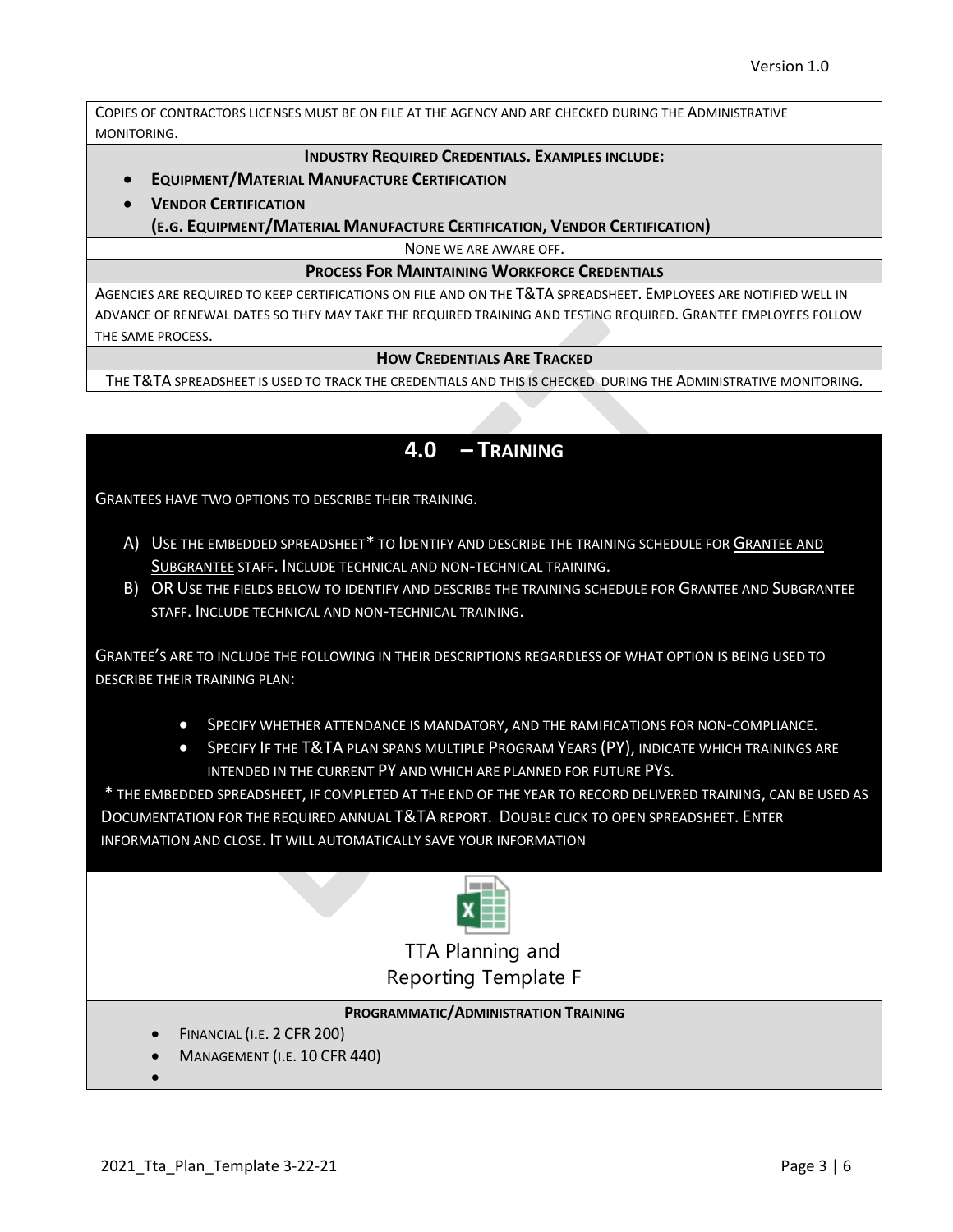GRANTEE STAFF HAVE TAKEN THE TRAINING PROVIDED IN THE WEATHERIZATION ASSISTANCE PROGRAM GRANTEE MANAGER'S TRAINING TOOLKIT.

DURING THE CAPND STATE CONFERENCES WE BRING IN NATIONAL TRAINER FOR FINANCIAL AND MANAGEMENT TRAINING. GRANTEE STAFF ATTENDS THE NASCSP CONFERENCES FINANCIAL TRAININGS.

SUBGRANTEE STAFF ARE AUTHORIZED TO USE T&TA FUNDS TO ATTEND TRAININGS FROM WIPFLI, NASCSP, EOW, AND CAP CONFERENCES.

**COMPREHENSIVE TECHNICAL TRAINING ALIGNED TO THE JOB TASK ANALYSIS (IDENTIFY AT WHAT INTERVALS WORKERS WILL RECEIVE REGULAR, COMPREHENSIVE TRAINING AS REQUIRED BY WEATHERIZATION PROGRAM NOTICE (WPN) 15-4)**

- **QUALITY CONTROL INSPECTOR**
- **ENERGY AUDITOR**
- CREW LEAD
- **RETROFIT INSTALLER/TECHNICIAN**

ALL STAFF ARE REQUIRED TO TAKE COMPREHENSIVE TRAINING FROM AN ACCREDITED TRAINING CENTER ONCE EVERY THREE YEARS. PROGRAM YEAR 2021 IS THE SECOND YEAR IN THIS THREE YEAR CYCLE. THIS IS TRACKED DURING THE ADMINISTRATIVE MONITORING.

#### **SPECIFIC TECHNICAL TRAINING**

- TOPICS IDENTIFIED DURING MONITORING VISIT(S)
- **ENERGY MODELING**
- HEALTH & SAFETY. ALL H&S TOPICS IN WPN 17-7 REQUIRE SOME LEVEL OF TRAINING FOR ALL AFFECTED WORKERS, THE FREQUENCY OF THIS TRAINING IS A GRANTEE DECISION. EXAMPLES INCLUDE:
	- o AIR CONDITIONING AND HEATING SYSTEMS
	- o ASBESTOS
	- o BIOLOGICALS AND UNSANITARY CONDITIONS
	- o BUILDING STRUCTURE AND ROOFING
	- o CODE COMPLIANCE
	- o COMBUSTION GASES
	- o ELECTRICAL
	- o FORMALDEHYDE, VOLATILE ORGANIC COMPOUNDS (VOCS), FLAMMABLE LIQUIDS, AND OTHER AIR **POLLUTANTS**
	- o FUEL LEAKS
	- o GAS RANGE/OVENS
	- o HAZARDOUS MATERIALS DISPOSAL
	- o INJURY PREVENTION OF OCCUPANTS AND WEATHERIZATION WORKERS
	- o LEAD BASED PAINT
	- o EPA'S LEAD RENOVATION, REPAIR & PAINTING PROGRAM (RRP)MOLD/MOISTURE
	- o PESTS
	- o RADON
	- o SAFETY DEVICES
	- o VENTILATION AND INDOOR AIR QUALITY
		- **AMERICAN SOCIETY OF HEATING REFRIGERATION AND AIR-CONDITIONING ENGINEERS (ASHRAE)**
	- o WINDOW REPAIR, DOOR REPAIR
	- o WORKER SAFETY
		- OSHA
	- o ADDITIONAL TOPICS AS DESCRIBED IN HEALTH & SAFETY PLAN
- CLIENT EDUCATION (TRAINING WORKERS TO CONDUCT CLIENT EDUCATION). EXAMPLES INCLUDE:
	- o ENERGY SAVINGS STRATEGIES
	- o PROGRAM-SPECIFIC INFORMATION. EXAMPLES INCLUDE:
		- **WHAT TO EXPECT**
		- **ADDITIONAL RESOURCES**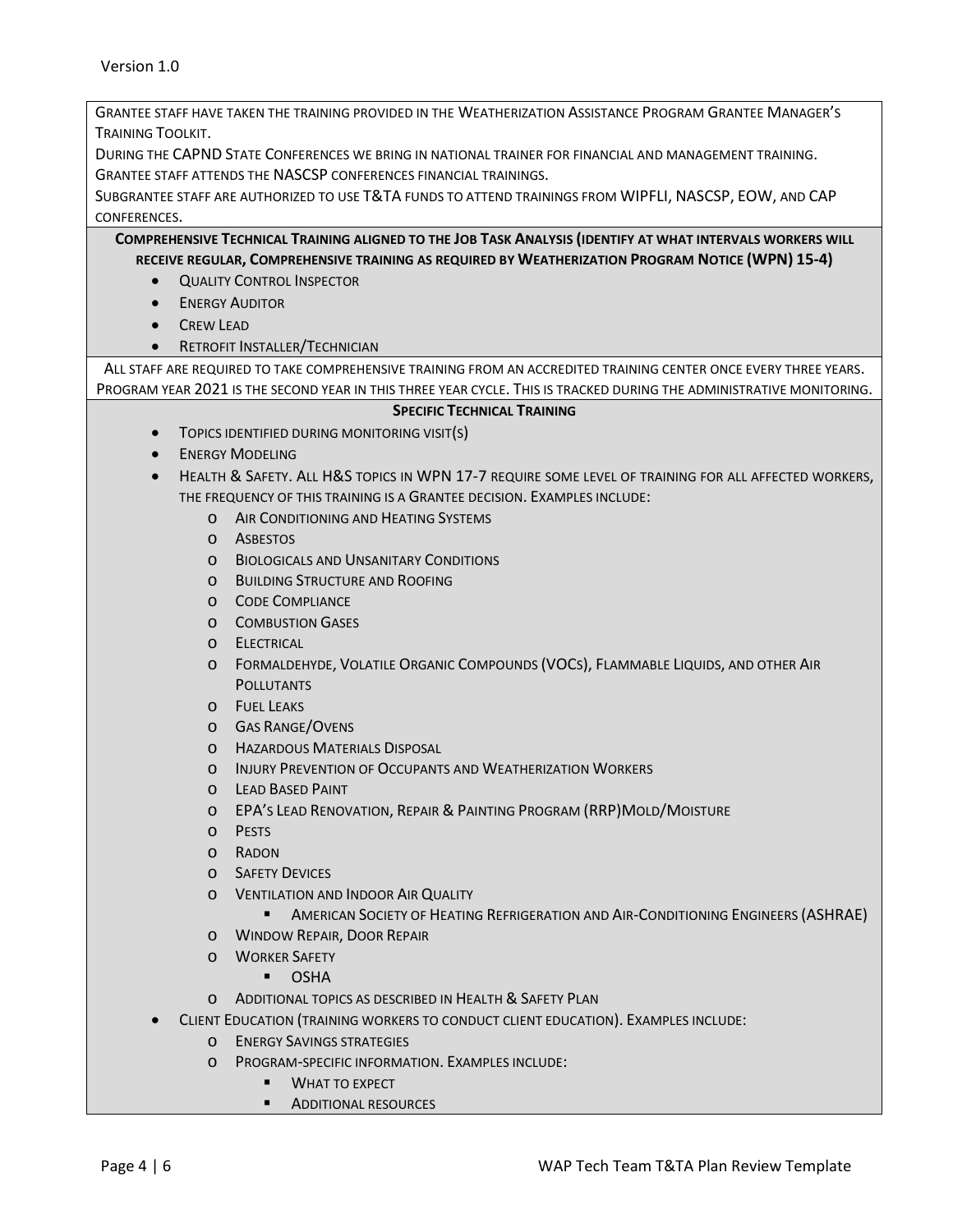| <b>HEALTH &amp; SAFETY ISSUES</b><br>$\circ$                                                                        |  |
|---------------------------------------------------------------------------------------------------------------------|--|
| ALLOWABLE TRAINING DURING THE 2021 PROGRAM YEAR WILL COVER:                                                         |  |
| 1. AGENCY SPECIFIC INDIVIDUALIZED TRAINING BASED ON MONITORING FINDINGS. THE STATE STAFF WILL VISIT EACH AGENCY AND |  |
| SPEND TIME WITH THE CREW TO GIVE NEEDED TRAINING AND OBSERVE WEATHERIZATION PRACTICES. EACH AGENCY WILL BE VISITED  |  |
| AT LEAST ONCE. ADDITIONAL VISITS ARE POSSIBLE IF REQUIRED.                                                          |  |
| 2. TRAINING ON CHANGES TO THE NORTH DAKOTA WEATHERIZATION PROGRAM FIELD STANDARDS TO ALIGN WITH THE SWS.            |  |
| 3. TRAINING ON THE BADGES TOOLKIT                                                                                   |  |
| 4. FURNACE TRAINING                                                                                                 |  |
| 5. INJURY PREVENTION TRAINING - AGENCY LEVEL.                                                                       |  |
| 6. OSHA 10 HOUR COURSES REQUIRED FOR ALL CREW MEMBERS OR FOREMEN.                                                   |  |
| 7. EPA RR&P CERTIFIED RENOVATOR TRAINING REQUIRED FOR ALL CREW MEMBERS AND FOREMEN.                                 |  |
| 8. HAZARD IDENTIFICATION TRAINING.                                                                                  |  |
| 1. THIS WOULD INCLUDE, BUT NOT BE LIMITED TO:                                                                       |  |
| 1. MOLD & MOISTURE EVALUATION;                                                                                      |  |
| 2. BUILDING STRUCTURE CONDITIONS;                                                                                   |  |
| 3. RECOGNITION OF BIOLOGICAL AND UNSANITARY CONDITIONS;                                                             |  |
| 4. RECOGNITION OF VERMICULITE AND ASBESTOS;                                                                         |  |
| 5. INDOOR AIR POLLUTANTS, SUCH AS FORMALDEHYDE, RADON, VOC'S, ETC.;                                                 |  |
| 6. FIRE HAZARDS;                                                                                                    |  |
| 7. ELECTRICAL HAZARDS;                                                                                              |  |
| 9. CODE COMPLIANCE ISSUES.                                                                                          |  |
| 10. OCCUPANT PREEXISTING HEALTH CONDITIONS                                                                          |  |
| 11. TRAINING ON DELIVERING CLIENT EDUCATION TO THE CLIENTS                                                          |  |
| 12. TRIAL APPLICATION OF NEW WEATHERIZATION TECHNIQUES OR MEASURES AND THE CORRECTION OF ANY PROBLEMS THAT MAY      |  |
| RESULT DURING THE TRIAL OF NEW WEATHERIZATION TECHNIQUES.                                                           |  |
| 13. WEATHERIZATION AIR SEALING AND INFILTRATION TRAINING.                                                           |  |
| 14. QUALITY CONTROL INSPECTOR TRAINING AND CERTIFICATION.                                                           |  |
| 15. OSHA CONFINED SPACE TRAINING                                                                                    |  |
| 16. MULTIFAMILY INSPECTION CERTIFICATION                                                                            |  |
| 17. PEER EXCHANGE WITH OTHER STATES                                                                                 |  |
|                                                                                                                     |  |
| <b>CONFERENCES, EXAMPLES INCLUDE:</b>                                                                               |  |
| <b>ENERGY OUTWEST</b>                                                                                               |  |
| <b>BUILDING PERFORMANCE ASSOCIATION</b>                                                                             |  |
| <b>NATIONAL ASSOCIATION FOR STATE AND COMMUNITY SERVICE PROVIDERS</b>                                               |  |
| <b>COMMUNITY ACTION PARTNERSHIP</b>                                                                                 |  |
| CONFERENCE ATTENDANCE IS ENCOURAGED. EXAMPLES THIS PROGRAM YEAR INCLUDE BPA'S HOME PERFORMANCE CONFERENCE,          |  |
| NASCSP, COMMUNITY ACTION PARTNERSHIP, AND CAPLAW. THE GRANTEE PROGRAM MANAGER SERVES ON THE BOARD OF                |  |
| DIRECTORS FOR ENERGY OUTWEST AND ATTENDS THEIR SEMI-ANNUAL BOARD OF DIRECTORS MEETINGS AND PEER EXCHANGE. HE        |  |
| ALSO SERVES ON THE NASCSP BOARD OF DIRECTORS.                                                                       |  |

## **OTHER, PLEASE SPECIFY:**

DESCRIBE OTHER TRAINING ACTIVITIES HERE

# **5.0 – TECHNICAL ASSISTANCE**

DESCRIBE THE TECHNICAL ASSISTANCE ACTIVITIES INCLUDED IN THE T&TA BUDGET CATEGORY.

**PROGRAMMATIC/ADMINISTRATION SUPPORT**

WE DO NOT USE T&TA FOR SUPPORT.